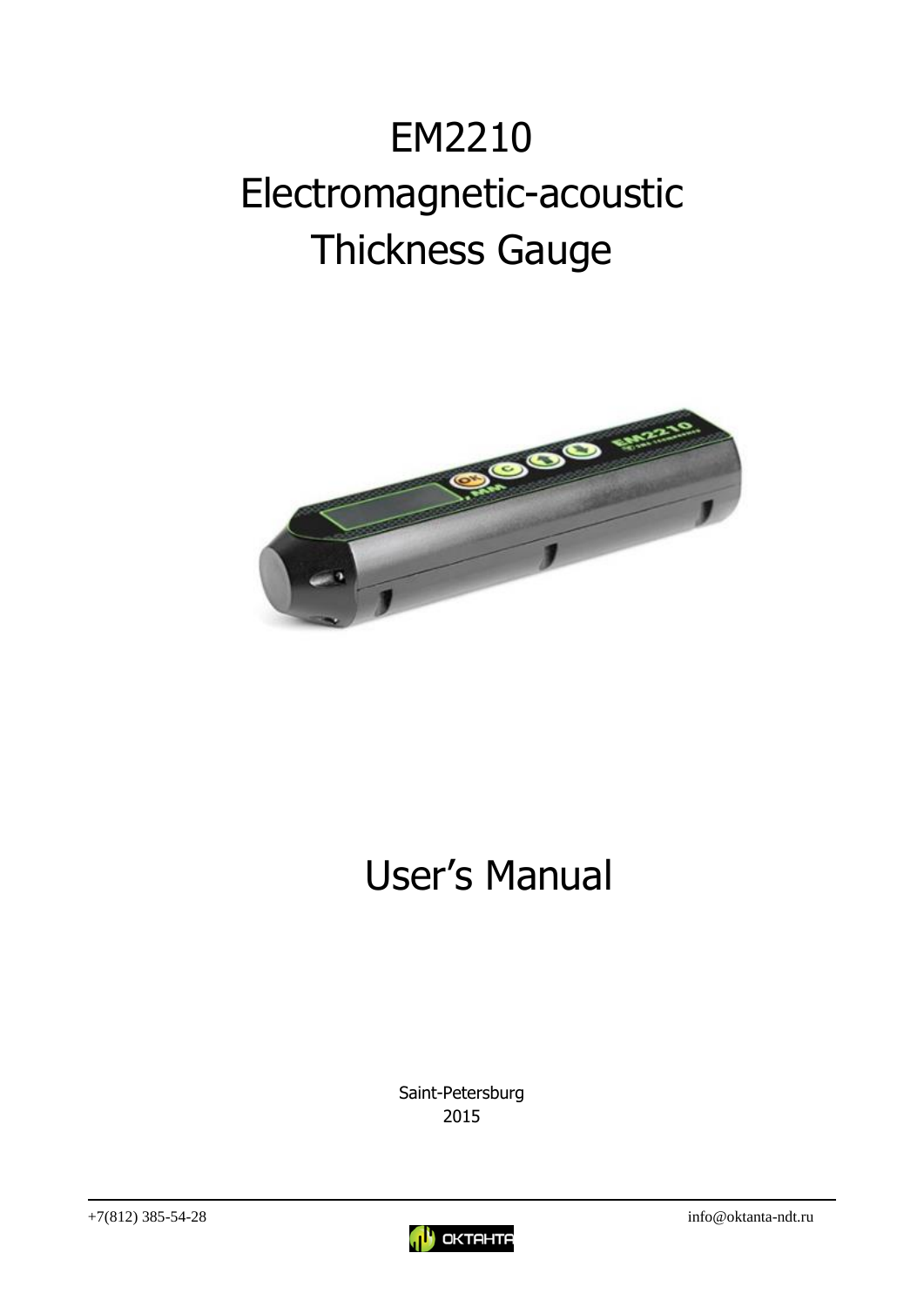# **CONTENTS**

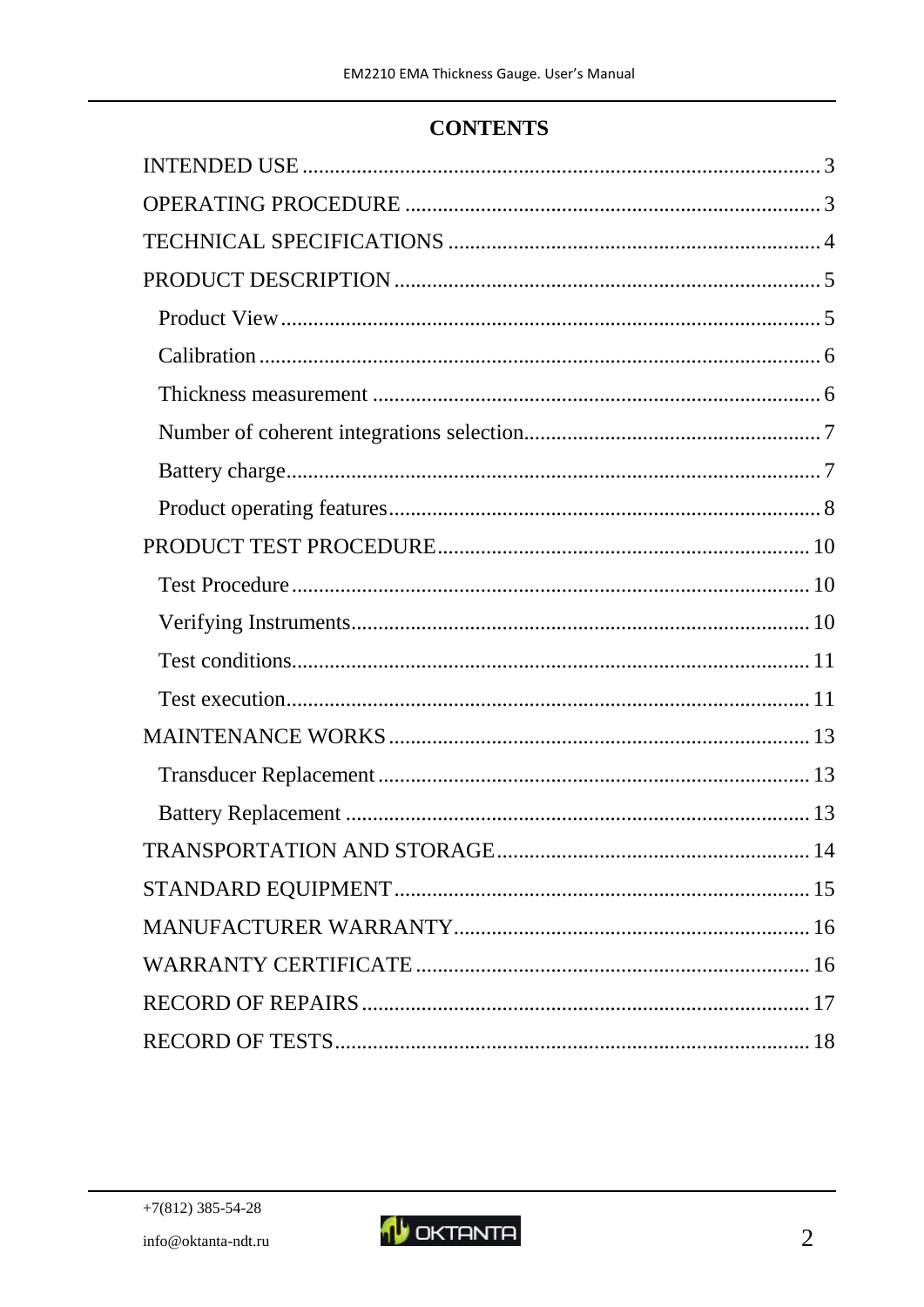#### <span id="page-2-0"></span>**INTENDED USE**

EM2210 electromagnetic-acoustic thickness gauge (product) measures thickness of steel pipes, flat steel, rods and other steel constructions, together with constructions made of aluminium and other metals. Measurements can be taken without usage of couplant, without advance surface preparation and across the operating gap between the transducer and the test object of up to 2 mm. Rust film, salt deposits or any other insulating coat (paint, varnish, enamel, plastic etc.) can serve as an operating gap.

#### <span id="page-2-1"></span>**OPERATING PROCEDURE**

The product measures time during which the acoustic wave transits through the test object. Thickness is calculated using the time value and the specified acoustic speed.

When using electromagnetic-acoustic conversion the acoustic wave is generated directly in the test object and is not distorted by the contact media between the transducer and the test object surface. The gap (air, liquid, rust, paint plastic, etc.) between the gauge and the test object surface can be 2-3 mm.

A special data processing algorithm designed by "Oktanta" company allows measuring thickness correctly even in the presence of disruptors such as metal anisotropy, several reflectors and external noise. The EM2210 eliminates influence of the human factor and makes measurements automatically.

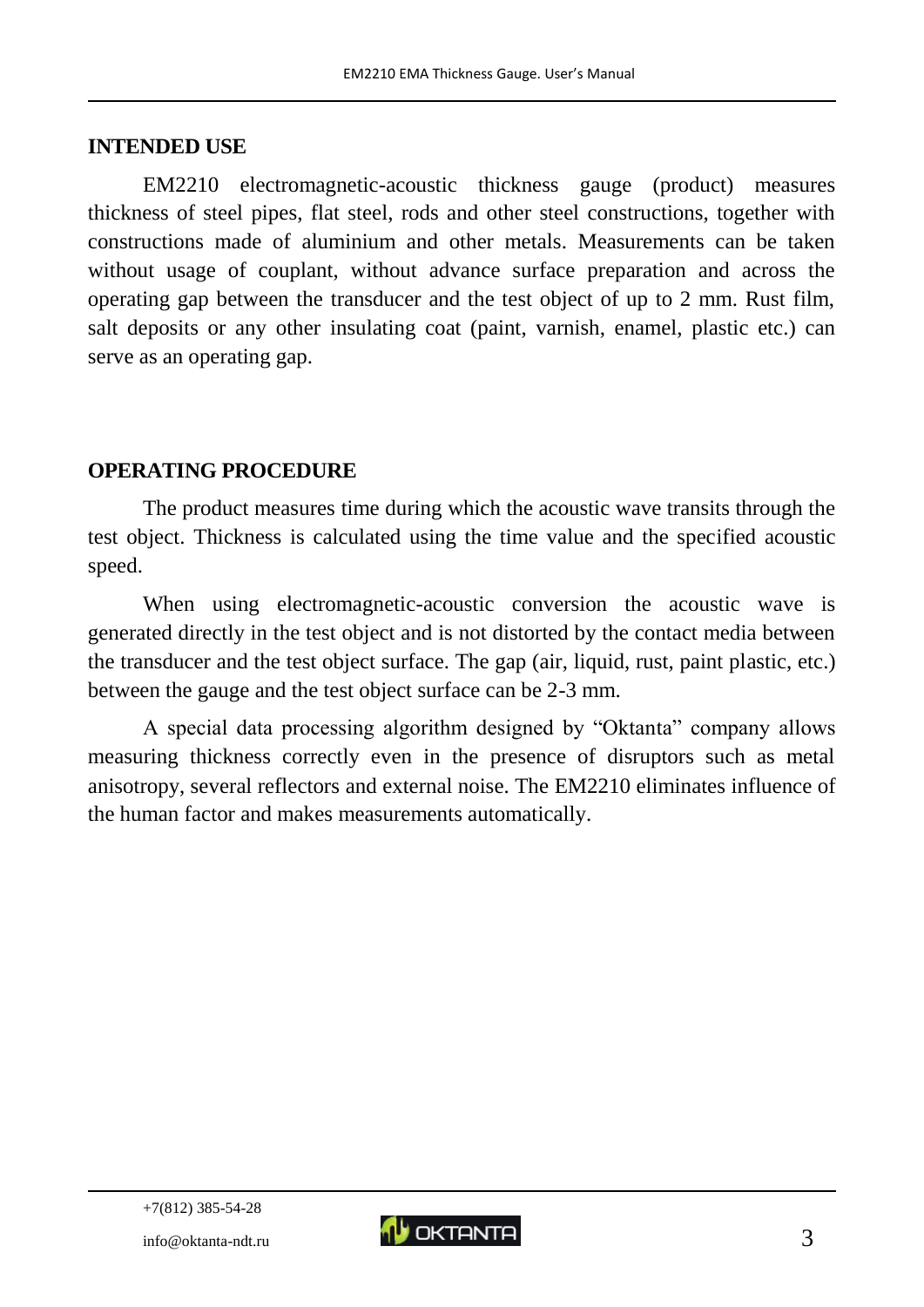# <span id="page-3-0"></span>**TECHNICAL SPECIFICATIONS**

| Thickness range (steel)                                                    | $260$ mm                              |
|----------------------------------------------------------------------------|---------------------------------------|
| Measurement uncertainty                                                    | $0,08$ mm                             |
| Operating gap between the transducer and the test<br>object                | up to $2 \text{ mm}$                  |
| Operating transducer skew relative to normal to the<br>test object surface | $\pm 25^{\circ}$                      |
| Operating radius of curvature of test object surface                       | $\leq$ 10 mm                          |
| Maximum number of measures per second                                      | 16                                    |
| Acoustic speed adjustment range                                            | $10009999$ m/s<br>in 1 m/s increments |
| Operating frequency range                                                  | $35$ MHz                              |
| Continuous work time on a single charge                                    | 5 hours                               |
| Operating temperature range                                                | $-20+50$ °C                           |
| Dimensions                                                                 | 163 x 39 x 32 mm                      |

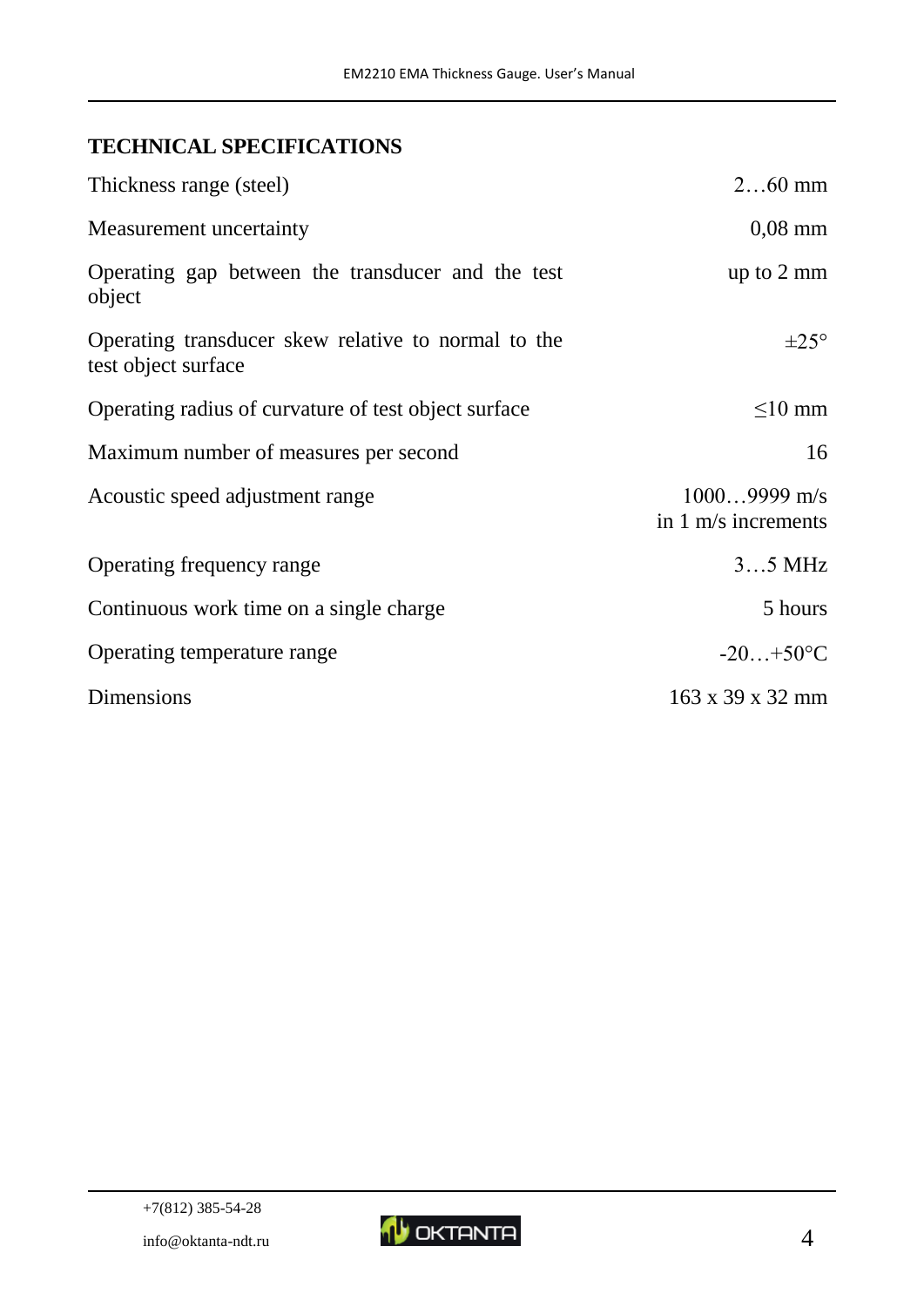# <span id="page-4-0"></span>**PRODUCT DESCRIPTION**

# <span id="page-4-1"></span>**Product View**



The product case is made of plastic and has a removable transducer at the front.

The product has a digital screen that displays the results of the measurements. The control buttons placed to the right of the screen perform the following functions:



«OK» button – switches on/off the product, menu navigation button



Calibration button – opens Calibration menu



More button – increases the adjusted parameter value



Less button – decreases the adjusted parameter value

Mini-USB connecter is used to connect the charger as well as external devices such as a tablet or smartphone with Android OS.

+7(812) 385-54-28

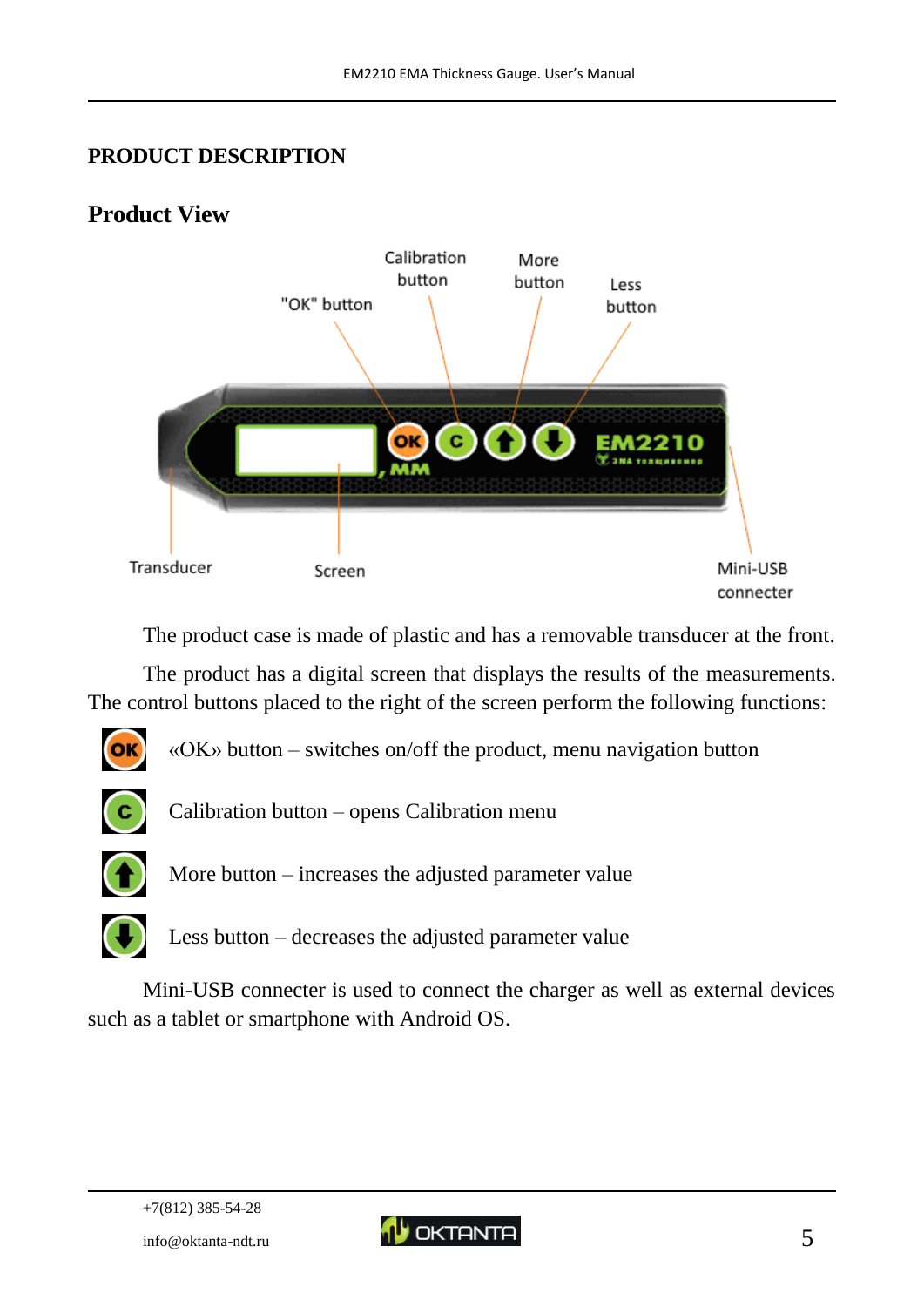# <span id="page-5-0"></span>**Calibration**

There are two calibration methods: using the specified test object thickness or using the specified acoustic speed.

### **Calibration using the specified thickness:**

- 1. Switch on the product by pressing the  $\circ$
- 2. Place the EM2210 on the surface of a test object with specified thickness;
- 3. Press the button. Values on the display will start flashing;
- 4. Set the specified thickness of the test object using the  $\bigcup_{\alpha} \bigcup_{\alpha}$  buttons.

If you hold down the button or button, the step of value changing will increase;

5. Press the button.

## **Calibration using the specified acoustic speed:**

- 1. Switch on the product by pressing the **OK** button;
- 2. Press the button twice. Values on the display will start flashing;
- 3. Set the specified acoustic speed value using the  $\bigcup_{\alpha} \bigcup_{\alpha}$  buttons.

If you hold down the **button** or button, the step of value changing will increase;

4. Press the button.

**CAUTION!**

**The EM2210 measures using shear wave. The typical value of the propagation speed of a shear wave in steel is 3250 m/s.**

# <span id="page-5-1"></span>**Thickness measurement**

To measure thickness, perform the following actions:

```
+7(812) 385-54-28
```
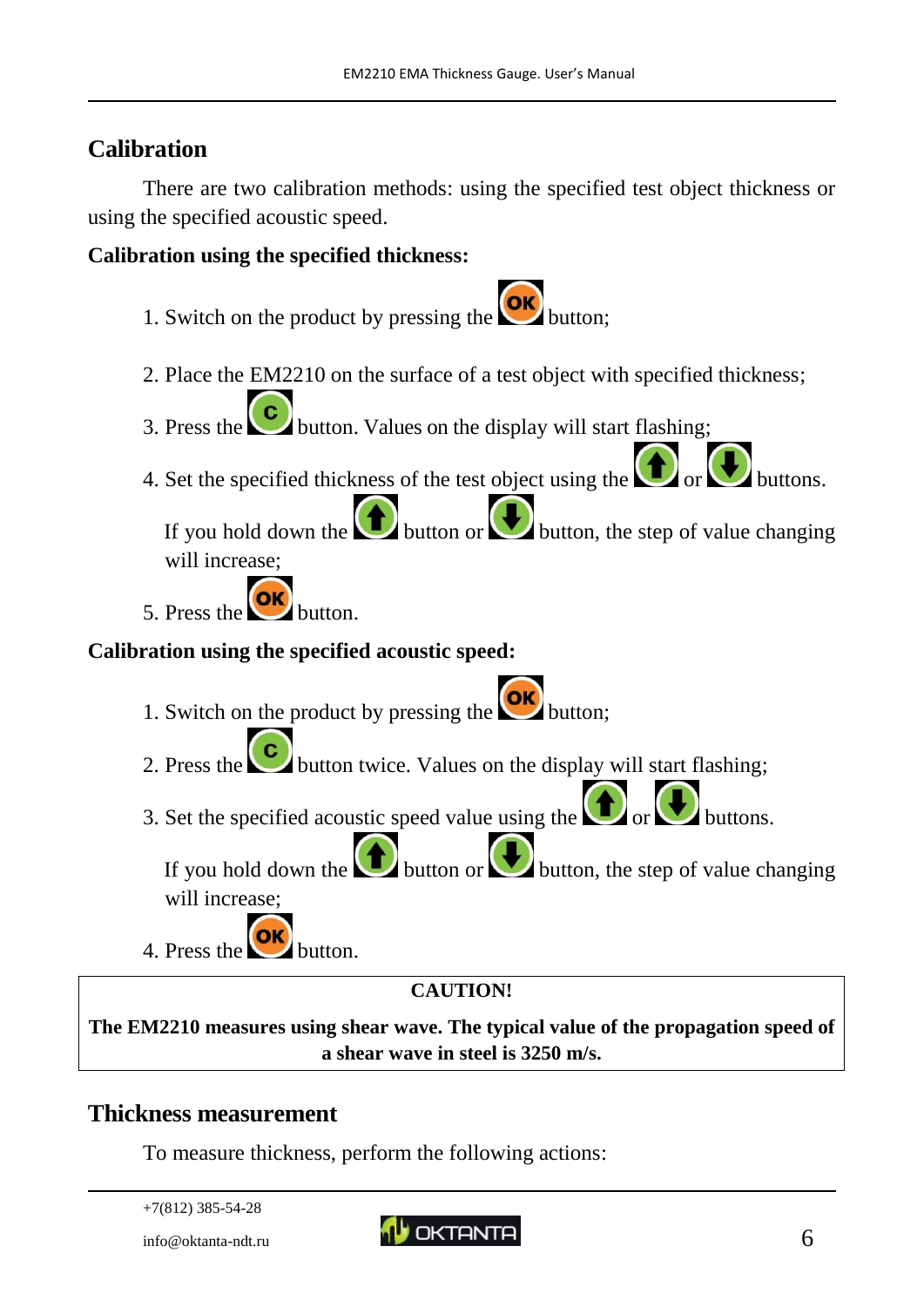- 1. Switch on the product by pressing the  $\left\{ \frac{\partial K}{\partial x} \right\}$  button. If there is no test object near the transducer, the thickness values on the screen will vary chaotically;
- 2. If it is necessary, calibrate the EM2210 (see "Calibration");
- 3. Place the EM2210 on the surface of a test object. The measured thickness value will be displayed on the screen after a period of time from 100 ms to 3 seconds (depending on the selected number of coherent integrations).

# <span id="page-6-0"></span>**Number of coherent integrations selection**

The product can measure thickness using the coherent integrations algorithm that allows to increase the signal-to-noise ratio significantly and, thereby, to increase the accuracy of thickness measurement.

When the product measures thickness of a test object with poor surface quality and across a wide gap, it is recommended to increase the number of coherent integrations and, thereby, to increase the reliability of the measurements.

To change the number of coherent integrations, perform the following actions:

1. Switch on the product by pressing the **OK** button;

2. Press the **C** button three times. A flashing **A0XX** appears on the screen, where XX is the selected number of coherent integrations;

3. Select required number of coherent integrations by pressing the  $\Box$  or buttons.

The number of coherent integrations can be: 16, 32, 64, 128, 256, 512, 1024;

4. Press the  $\overline{\text{OK}}$  button.

Remember that as the number of coherent integrations increases the measurement time increases too. By default, the number of coherent integrations is 32.

# <span id="page-6-1"></span>**Battery charge**

When the battery charge level drops below 25 %, screen indication starts to flash. When the adapter is connected to the product, information on the battery charge level is displayed on the screen.

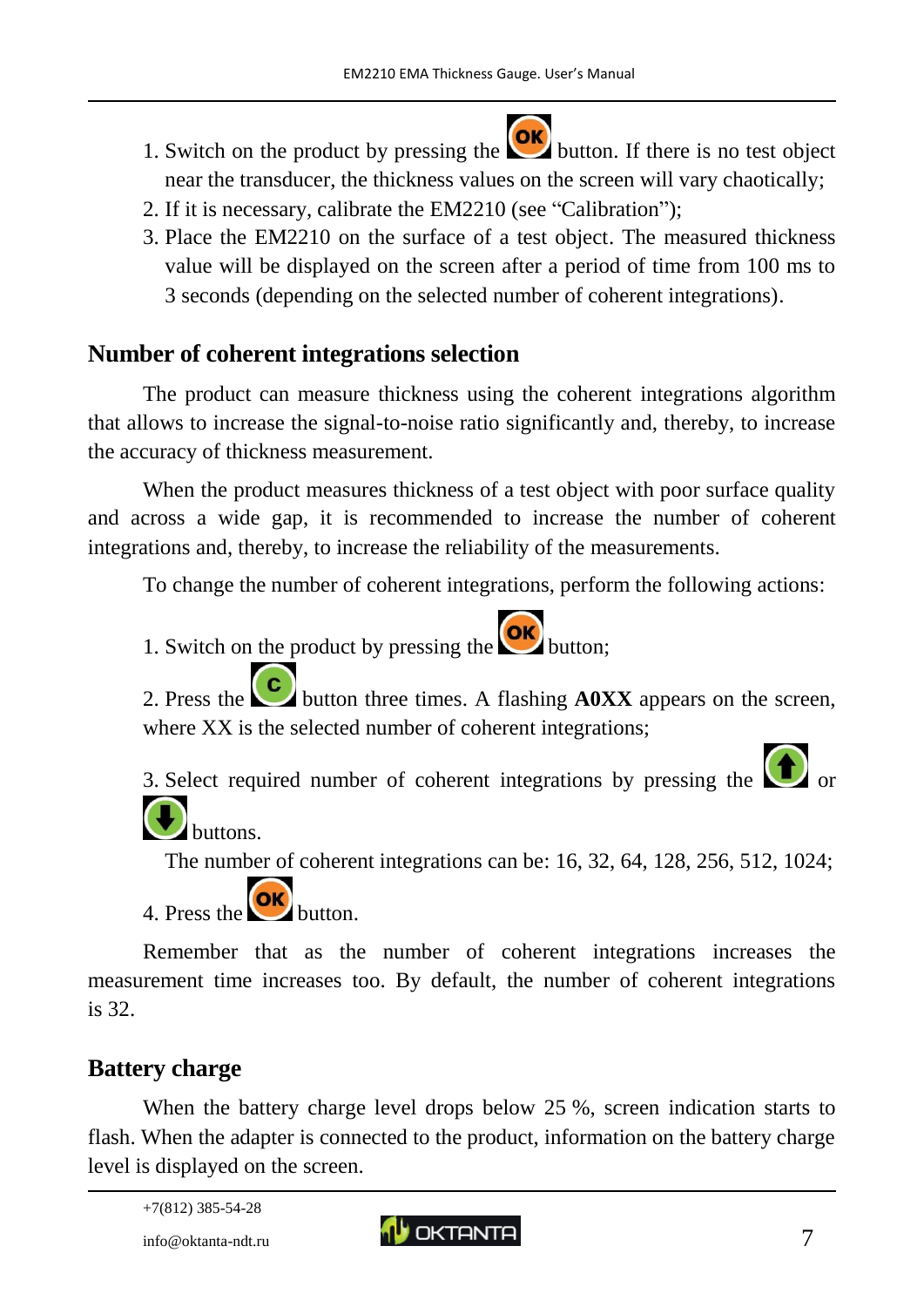To check the battery charge level, perform the following actions:

1. Switch on the product by pressing the  $\overline{\text{OK}}$  button;

2. Press the  $\Box$  or button. The letter "B" and three numbers showing the battery charge level appears on the screen. For example, "**B025**" means that the battery charge level is 25 %.

It takes at least two hours to charge a fully discharged battery to 100%. It is recommended to charge the product when it is switched off.

# **CAUTION!**

**Long-term storage of the battery in the fully discharged state can lead to a decrease in the capacity of the battery and a decrease in its service life. It is recommended to charge the battery as soon as possible when it is completely discharged. It is necessary to consider this requirement during long-term storage of the product.**

# <span id="page-7-0"></span>**Product operating features**

The EM2210 has the electromagnetic-acoustic transducer with a permanent magnet that introduces a number of requirements for operation with the product:

1. Be careful when moving the product near knives, forks, needles and other sharp metal objects. This objects can be magnetized to the transducer casing and injure the user. To avoid this, it is necessary to take the product by the middle and back parts as far as possible from the transducer;

2. When placing the product on an unattached relatively light test object, hold the test object by hand;

3. The product can disable magnetic cards if it is placed too near to them;

4. In case of sharp inaccurate placement of the product on the test object, a stroke may occur due to additional acceleration caused by the magnetic field. It is recommended to place the product on the test object smoothly, without throwing and holding it by hand to increase the service life of the transducer;

5. It is recommended to place the product on the test object at an angle of 60 $\degree$ . After touching the test object surface by the transducer the product should be straightened to a 90 $\degree$  angle.

It is necessary to monitor the integrity of the plastic coating of the EMT2210-1 electromagnetic-acoustic transducer during the product service life. If the plastic is



<sup>+7(812) 385-54-28</sup>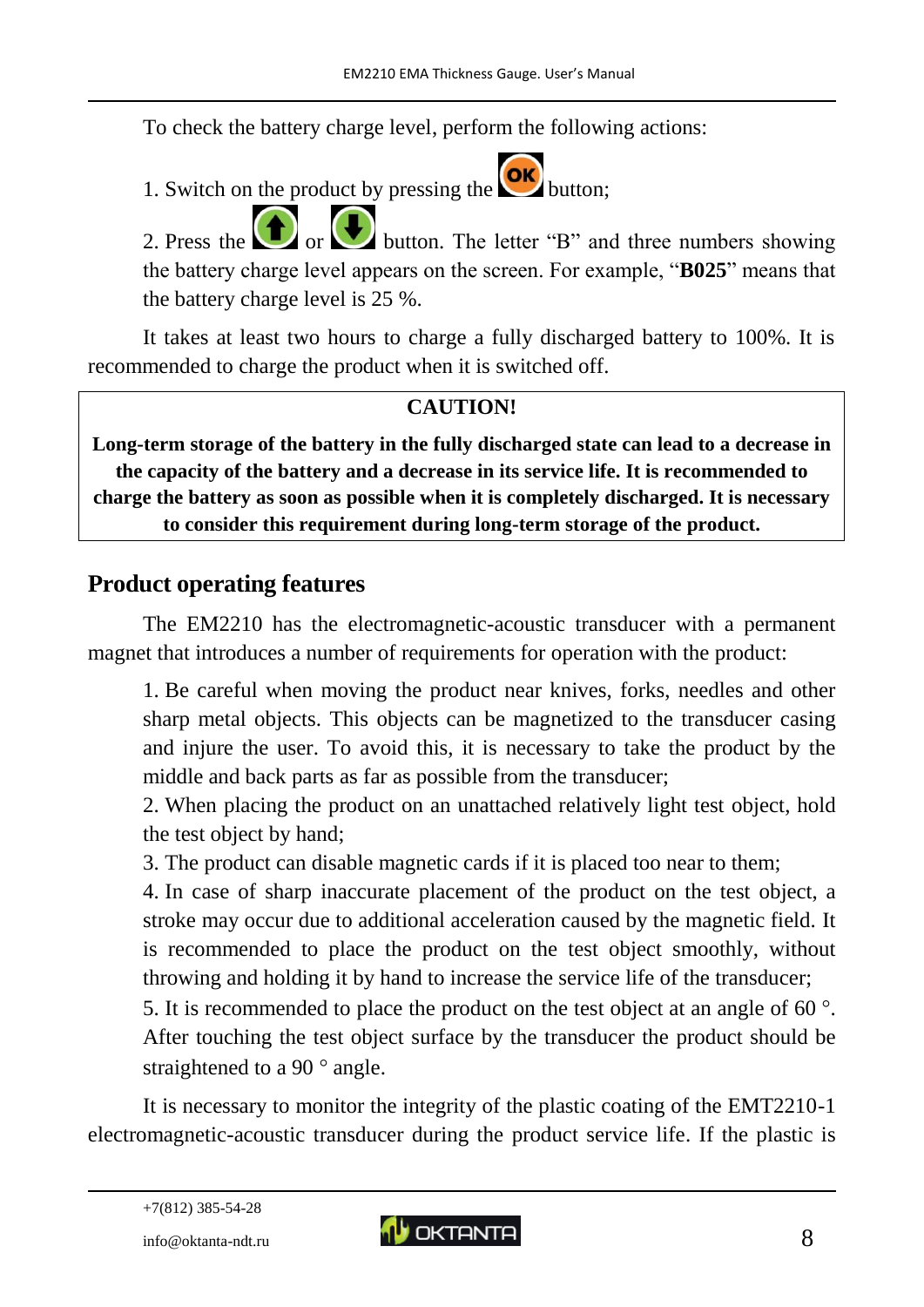damaged and the coil wires are out of the coating, it is necessary to replace the transducer.

#### **CAUTION!**

**Long-term operation of the product with a damaged transducer can lead to complete failure of the product. The contact of the damaged transducer (when the coil wires are out of the coating) with the metal can lead to sparking.**

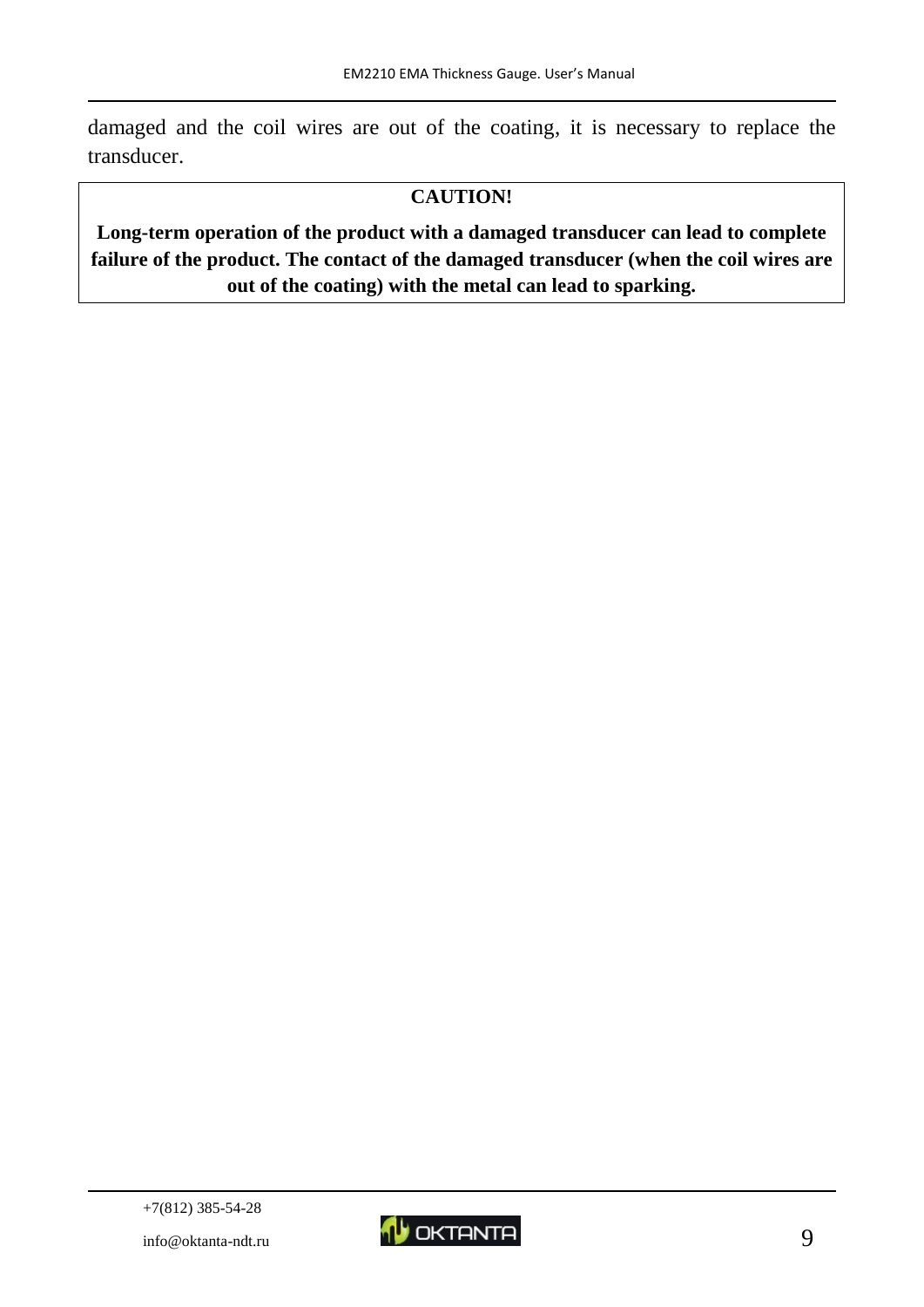## <span id="page-9-0"></span>**PRODUCT TEST PROCEDURE**

Product test is carried out by the bodies of the Service of Legal Metrology or other authorized organizations that are accredited for carrying out such operations.

The result of the test is the confirmation of the suitability of the measuring instrument for use or the recognition of the measuring instrument as unfit for use.

If the measuring instrument is found to be suitable for use in the result of tests, then a verification mark is put in the product documentation or a Certificate of verification is issued.

With negative results of verification, the product is not allowed for further operation and a mark about unusability is put in the product documentation.

# <span id="page-9-1"></span>**Test Procedure**

During the product test the following operations should be performed:

- 1. External examination;
- 2. Functional test;
- 3. Measurement uncertainty calculation.

In agreement with the bodies that conduct the product test, the test may be performed not in full.

# <span id="page-9-2"></span>**Verifying Instruments**

Verifying instruments must have valid Certificates of verification or valid verification marks.

The product test is performed using the following control samples:

1. A КУСОТ-180 set of standard samples of the equivalent ultrasonic thickness or a КМТ-176М-1 (КМТС-97) set of ultrasonic thickness control gauge;

2. A set of plane-parallel samples made of one steel blank with the following parameters:

| Thickness, mm  | Roughness $R_{Z}$ micron, less than |
|----------------|-------------------------------------|
| $2 \pm 0.01$   |                                     |
| $10 \pm 0.015$ | 20                                  |
| $60 \pm 0.03$  | 20                                  |

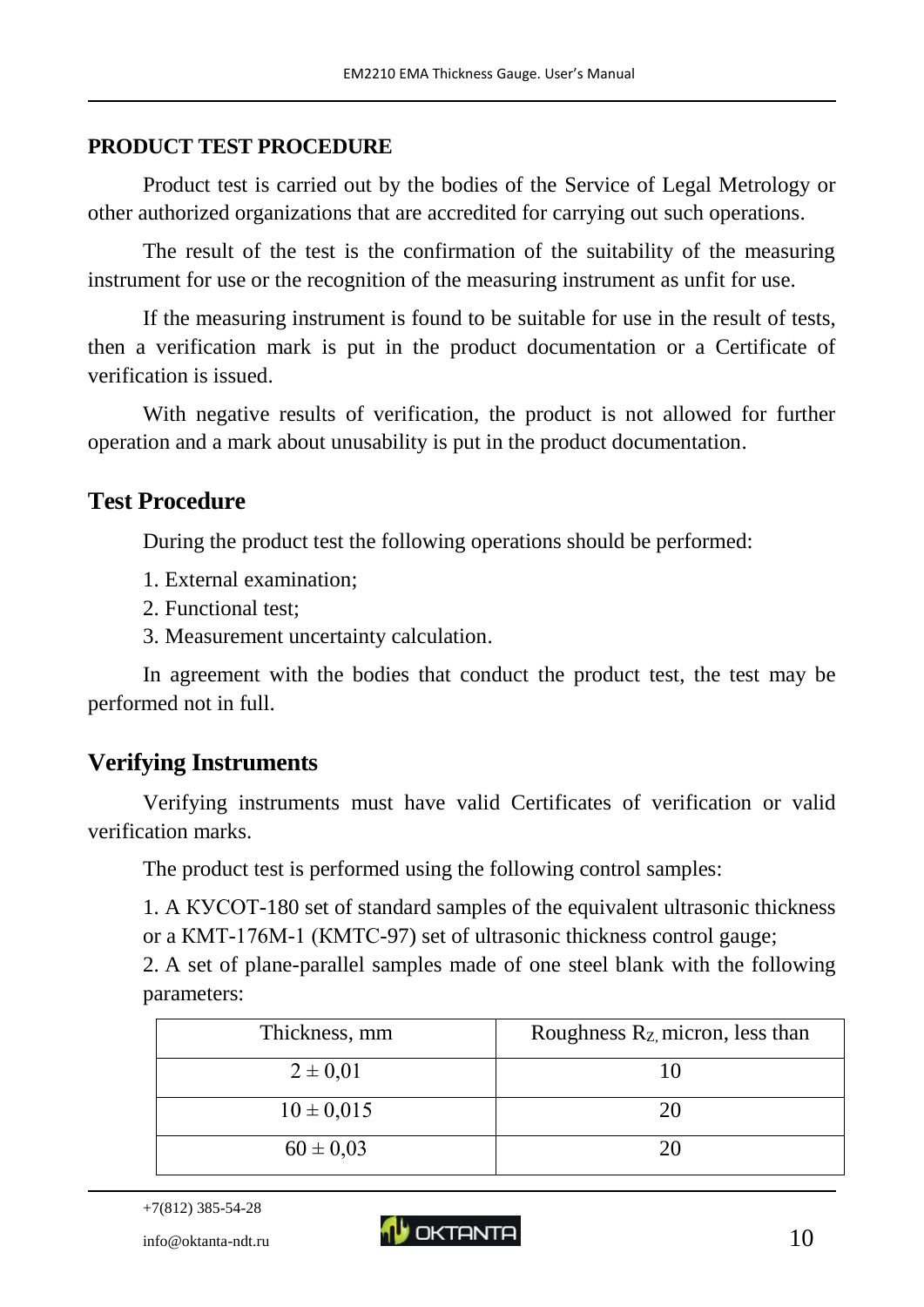Verifying instruments can be different from those mentioned above but their characteristics must not be inferior to mentioned above and must be sufficient to obtain a reliable result. The use of such verifying instruments must be agreed with the bodies of the Federal Agency on Technical Regulating and Metrology.

# <span id="page-10-0"></span>**Test conditions**

Environmental conditions during the product test should conform to the following:

| Air temperature      | $+5+30$ °C                               |
|----------------------|------------------------------------------|
| <b>Humidity</b>      | 80% at a temperature of +25 $^{\circ}$ C |
| Atmospheric pressure | $86106$ kPa                              |

# <span id="page-10-1"></span>**Test execution**

#### **External examination**

The following requirements are checked during the external examination:

1. Standard equipment should be as specified in the user's manual;

2. The marking and the serial number of the product must comply with the marking and the serial number specified in the user's manual;

3. There must be no mechanical damage of the product that affects its performance and worsens its technical specifications.

#### **Functional test**

The function test of the product must be carried out in accordance with the instructions in the "Product description" chapter and using a control sample from the delivery set or other control sample that has the required certificate.

The function test is performed in the following order:

1. Calibrate the product using a control sample;

2. Measure the thickness of the control sample. The measured value of the sample thickness shall not differ from the actual value (10 mm) by more than 0.04 mm.

+7(812) 385-54-28

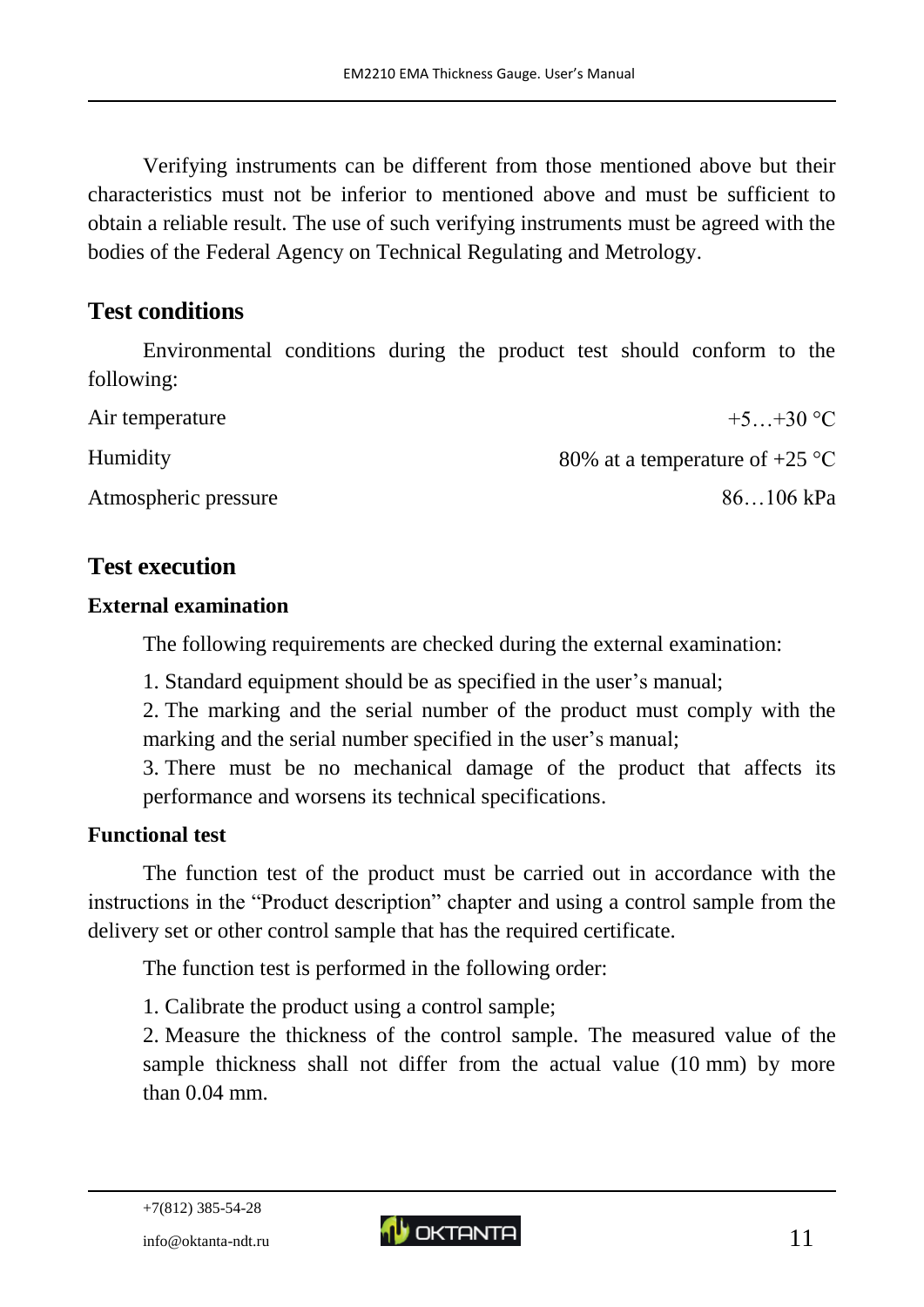#### **Measurement uncertainty calculation**

Measurement uncertainty calculation is performed using a set of samples made from a single blank in the following order:

1. Place the product on a test object 2 mm thick;

2. Calibrate the product using a calibration method based on the specified thickness of the test object;

3. Perform 5 thickness measurements at five different points of the test object 2 mm thick;

4. Calculate the  $\Delta$  maximum measurement uncertainty using the formula:

$$
\Delta = \max(H_M - H_S)
$$

where  $H_M$  is the result of the measurement;  $H_S$  is the thickness of the sample;

5. Repeat the operations specified in paragraphs 1 to 4 for control samples 10 and 60 mm thick.

The results of verification are considered positive if the calculated values of the product measurement uncertainty for each control sample do not exceed  $\pm 0.04$  mm.

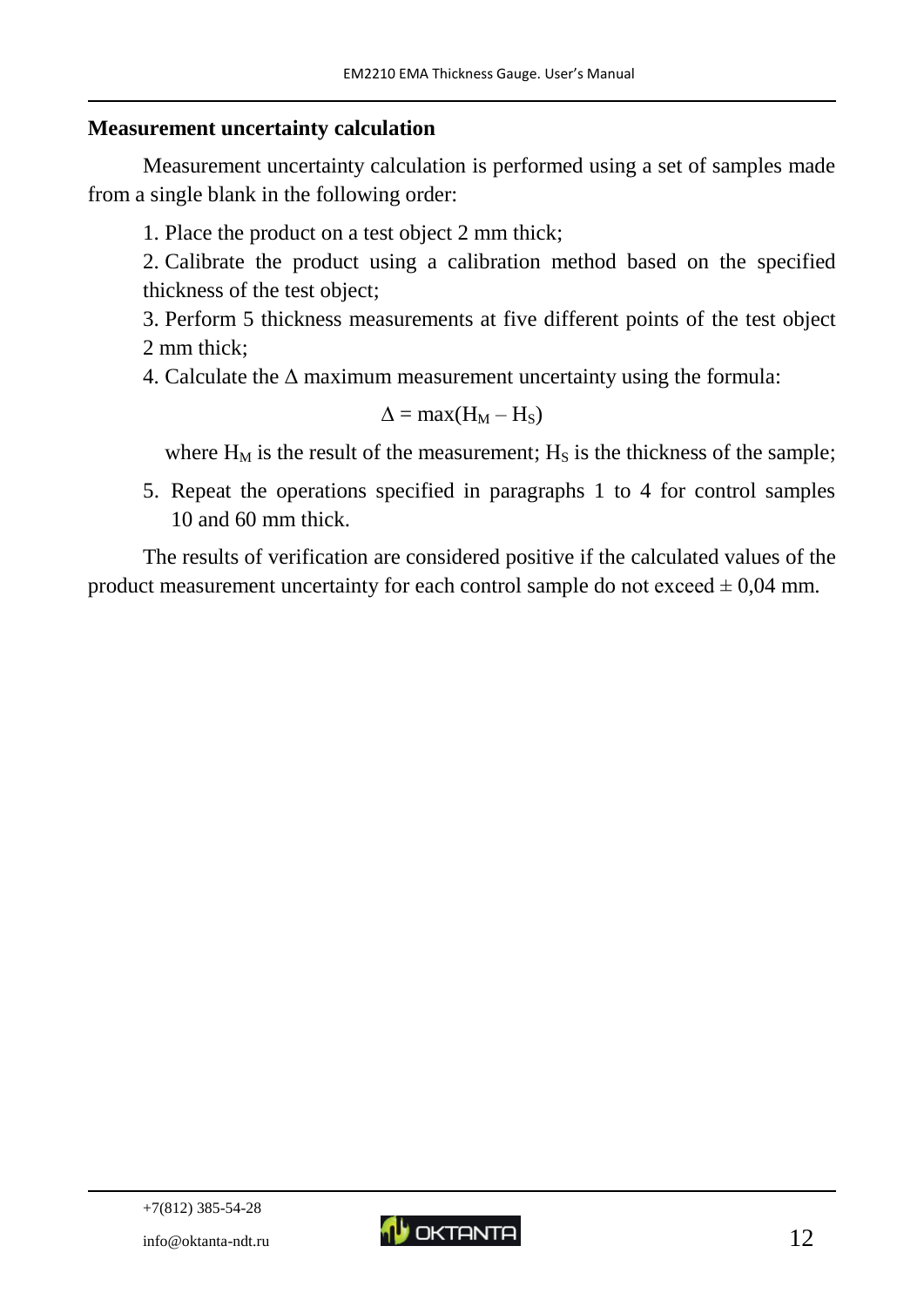## <span id="page-12-0"></span>**MAINTENANCE WORKS**

# <span id="page-12-1"></span>**Transducer Replacement**

It is necessary to replace the transducer when its plastic coating wears out.

Transducer replacement can be performed in the Service Centre of the "Oktanta" Company or independently.

To replace the transducer, perform the following actions:

- 1. Unscrew the four screws that fasten the transducer to the product case;
- 2. Remove the damaged transducer;
- 3. Place the new transducer on the case;
- 4. Secure the transducer with four screws.

# <span id="page-12-2"></span>**Battery Replacement**

Battery replacement can be done ONLY in the Service Centre of the "Oktanta" Company. It is recommended to replace the battery every three years.

#### **CAUTION!**

#### **It is prohibited to replace the battery yourself!!!**

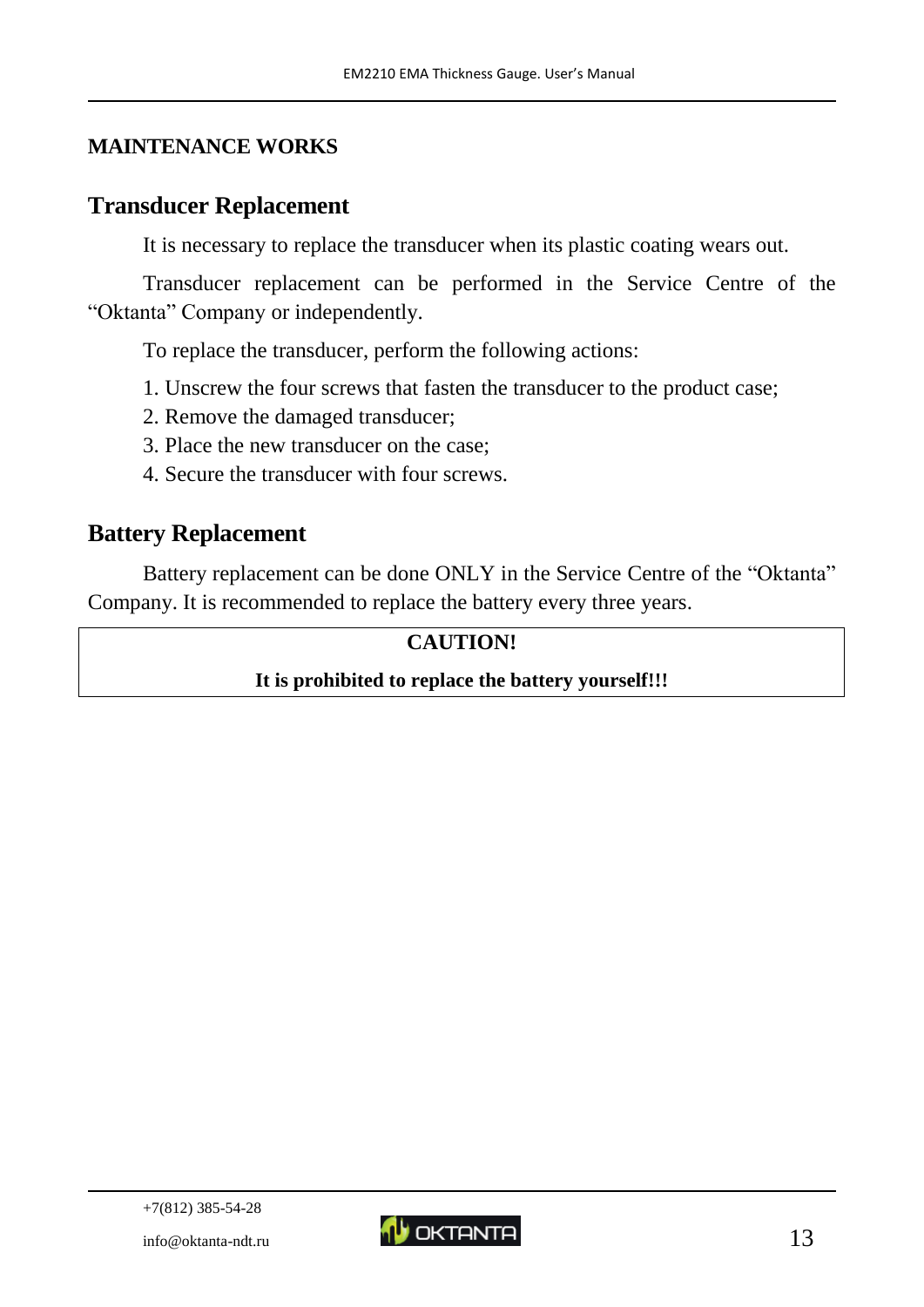# <span id="page-13-0"></span>**TRANSPORTATION AND STORAGE**

Environmental conditions during storage and transportation should conform to the following:

Air temperature  $+5...+30$  °C

Humidity  $80\%$  at a temperature of  $+25\,^{\circ}\text{C}$ 

Store and transport the product only in the case supplied. In addition to the above, it is necessary to prevent mechanical damage of the case and the product.

The battery of the product is discharging during long-term storage. It may affect the operation of the product in the future. Therefore, it is recommended to check the battery charge level periodically (at least once a year) and, if necessary, to charge the battery (see "Battery charge").

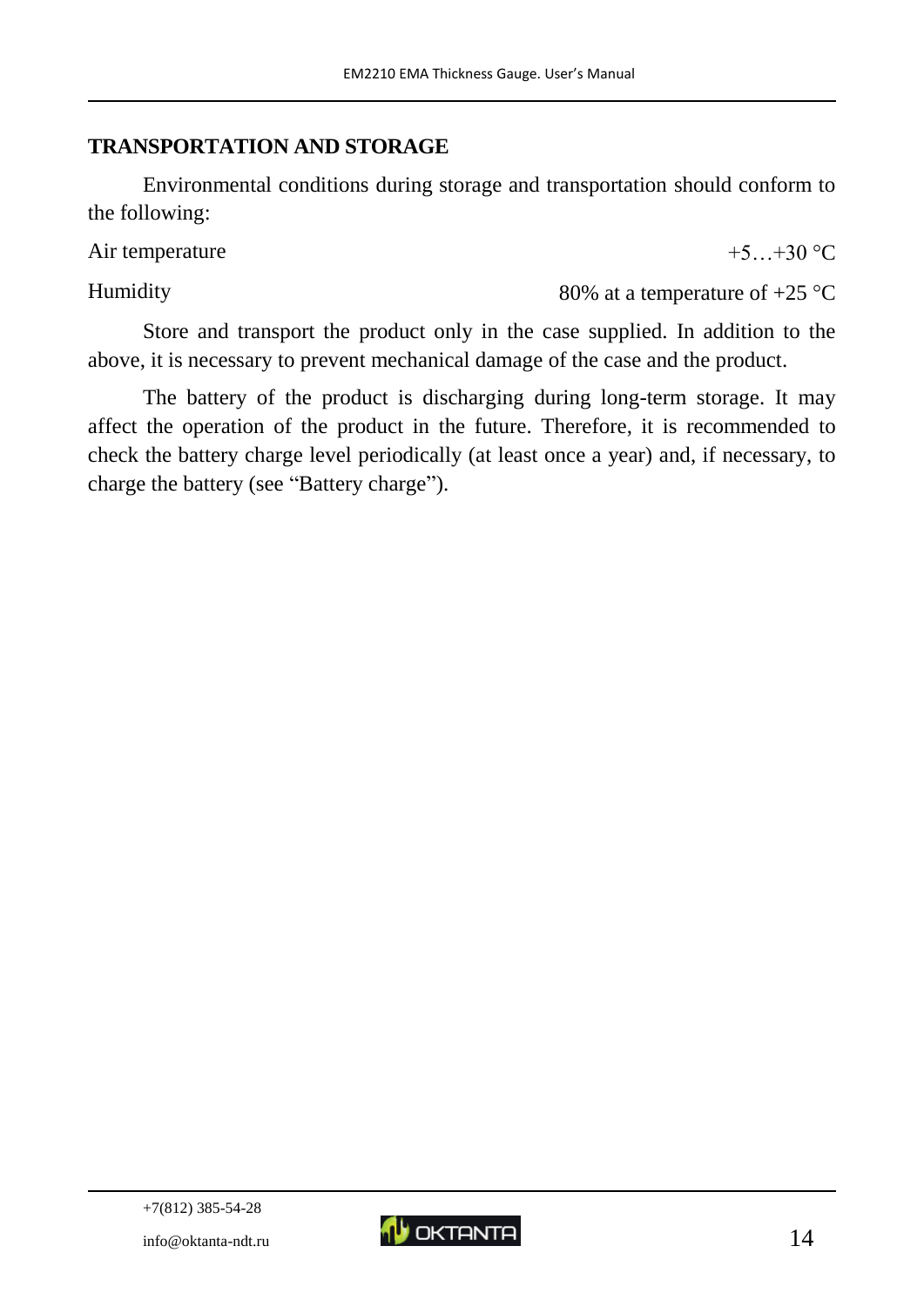# <span id="page-14-0"></span>**STANDARD EQUIPMENT**

# **Basic configuration**

| EM2210 thickness gauge                           | 1 piece |
|--------------------------------------------------|---------|
| Package-case                                     | 1 piece |
| Adapter                                          | 1 piece |
| User's manual                                    | 1 piece |
|                                                  |         |
| <b>Extension configuration</b>                   |         |
| Test block 10 mm thick                           | 1 piece |
| Cover                                            | 1 piece |
| Tablet with ScanView program, cables and adapter | 1 piece |

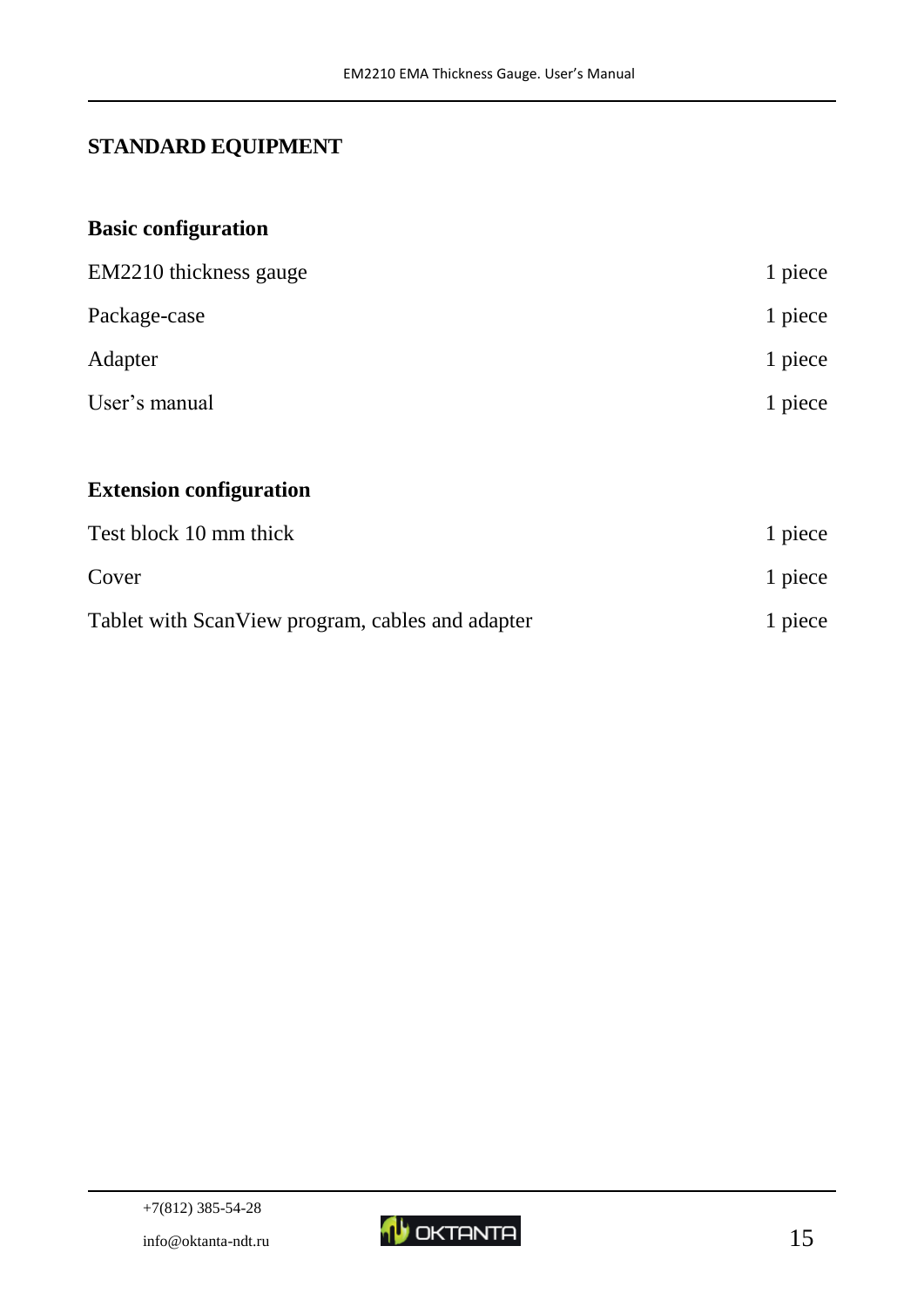#### <span id="page-15-0"></span>**MANUFACTURER WARRANTY**

The warranty period is 24 months from the date of purchase. During the warranty period the manufacturer undertakes to rectify the faults of the product provided the integrity of the product case and the availability of warranty seals.

The manufacturer has the right to terminate the warranty liability before expiry of the warranty period in the following cases:

- 1. Use of the product other than intended in the present user's manual;
- 2. Violation of the conditions and requirements for the operation, storage and transportation of the product specified in the present user's manual;
- 3. Mechanical damage of the product caused by mishandling.

<span id="page-15-1"></span>

| <b>Product type</b>    | <b>EMA</b> thickness gauge <b>EM2210</b>             |  |
|------------------------|------------------------------------------------------|--|
| <b>Serial number</b>   |                                                      |  |
| <b>Warranty period</b> |                                                      |  |
|                        | "Oktanta" Company                                    |  |
|                        | 22-34, Mayakovskogo Street, Saint-Petersburg, Russia |  |
| <b>Manufacturer</b>    | $+7(812)385 - 54 - 28$                               |  |
|                        | info@oktanta-ndt.ru<br>signature, stamp              |  |

# **WARRANTY CERTIFICATE**

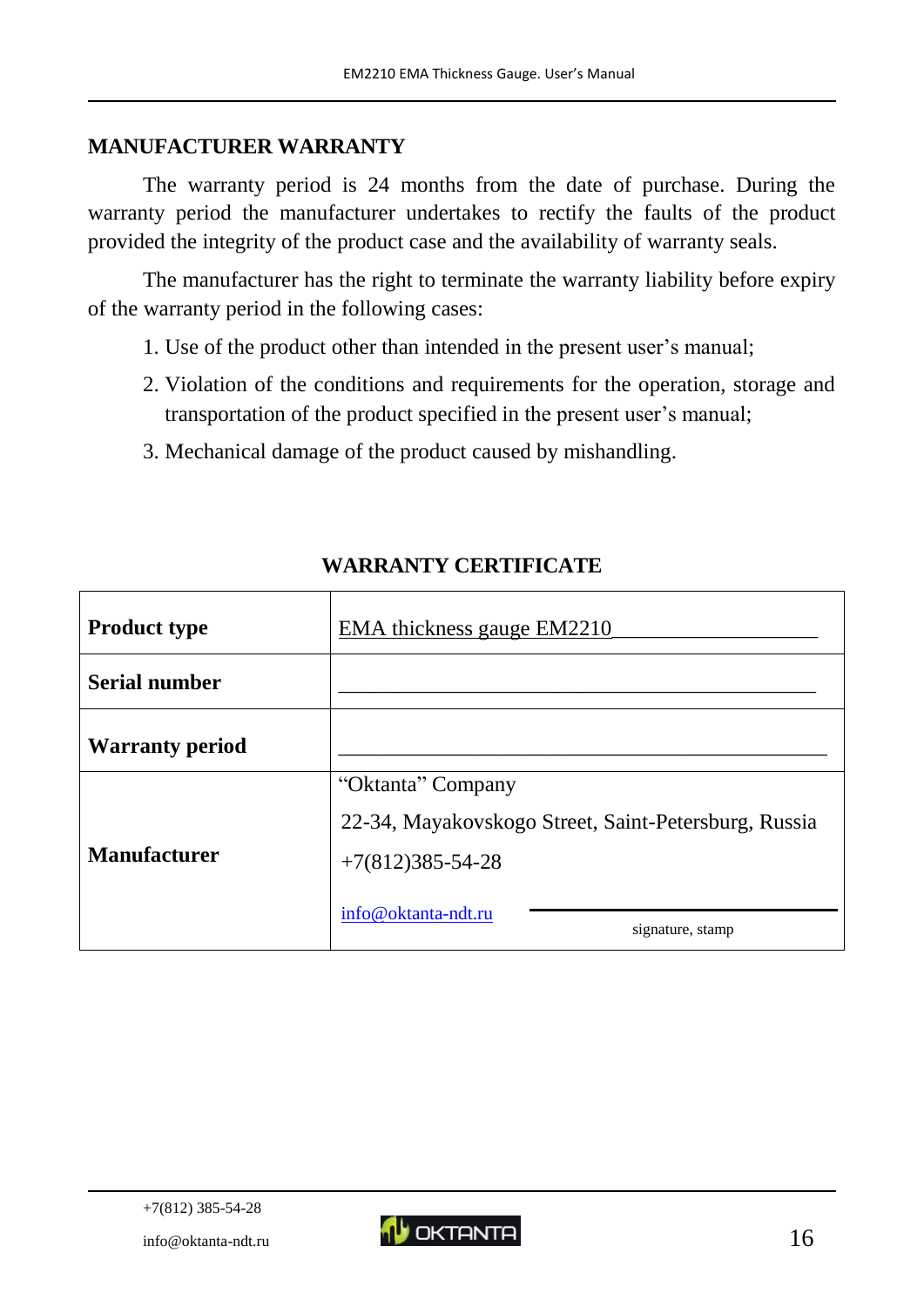## **RECORD OF REPAIRS**

<span id="page-16-0"></span>

| Date of<br>handover to<br>repair | Defect type | List of repair<br>operations | <b>Completion status</b><br>(date, signature,<br>stamp) |
|----------------------------------|-------------|------------------------------|---------------------------------------------------------|
|                                  |             |                              |                                                         |
|                                  |             |                              |                                                         |
|                                  |             |                              |                                                         |
|                                  |             |                              |                                                         |
|                                  |             |                              |                                                         |
|                                  |             |                              |                                                         |
|                                  |             |                              |                                                         |